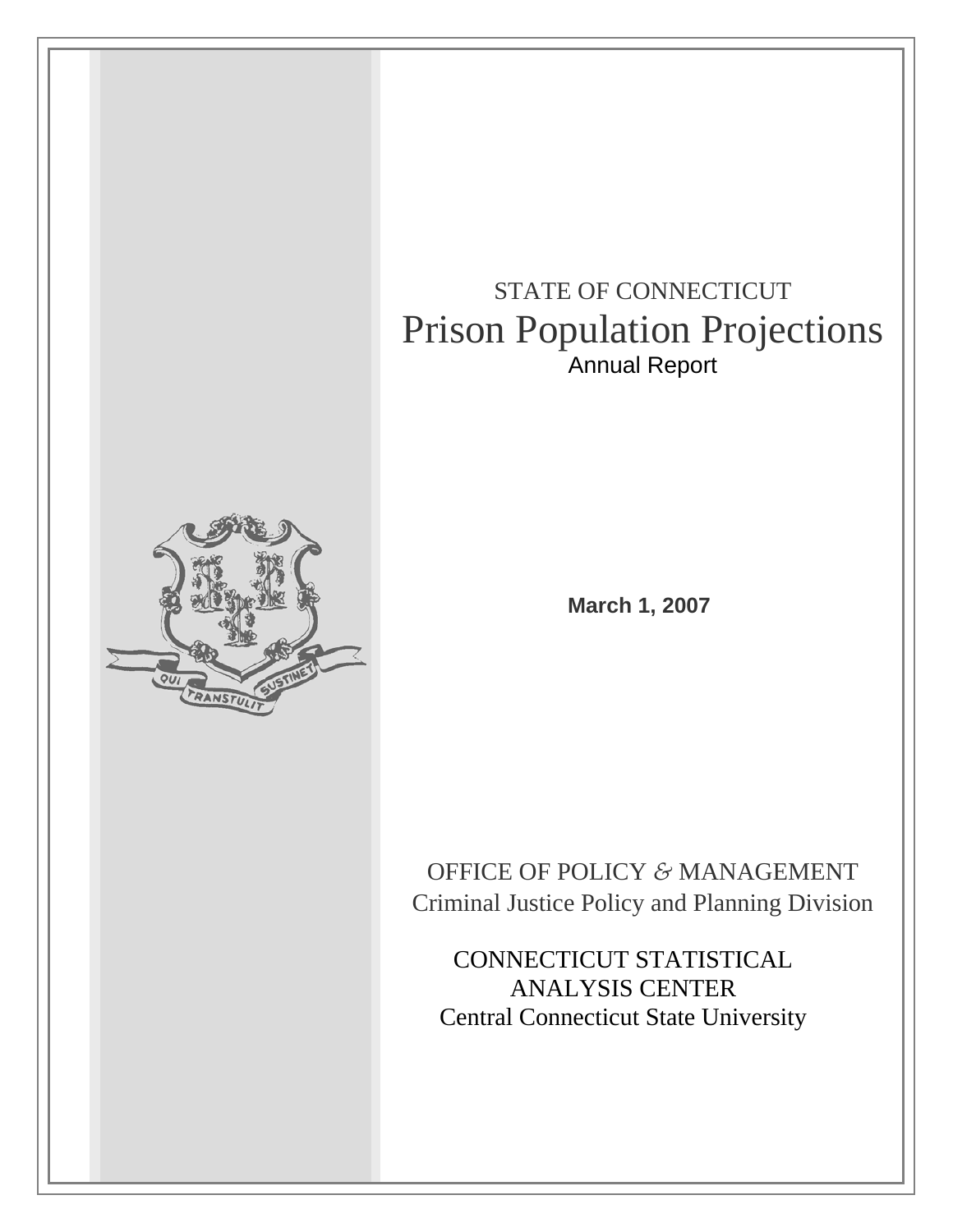# **TABLE OF CONTENTS**

| COMMON MISCONCEPTIONS FOR THE PRISON POPULATION INCREASE  5 |  |
|-------------------------------------------------------------|--|
|                                                             |  |
|                                                             |  |
|                                                             |  |
|                                                             |  |
|                                                             |  |
|                                                             |  |
|                                                             |  |

# **FORECASTING WORK GROUP PARTICIPANTS**

This report has been generated with the co-facilitation of the Office of Policy and Management, the Connecticut Statistical Analysis Center at Central Connecticut State University, and in cooperation with its key criminal justice service partners: the Department of Correction, the Board of Pardons and Paroles, the Court Support Services Division of the Judicial Branch, and Court Operations of the Judicial Branch.

## **Stephen M. Cox, Ph.D. Lyndsay Ruffolo**

Director **Graduate Assistant** Connecticut Statistical Analysis Center Connecticut Statistical Analysis Center Department of Criminology and Criminal Justice Central Connecticut State University Central Connecticut State University

## **Linda D. DeConti, M.Sc Brian Hill**

Planning Specialist Manager Criminal Justice Policy and Planning Division Center for Research, Program Analysis and Office of Policy and Management **Containers** Quality Improvement

**Judith P. Lee, Esq. Karl Lewis** Caseflow Management Specialist Major Judicial Branch Department of Correction

**Jerry Stowell, Ph.D. John Forbes** Board of Pardons and Paroles **Assistant Director** 

Court Support Services Division, Judicial Branch

**Court Operations Court Court Court Court Court Court Court Court Court Court Court Court Court Court Court Court Court Court Court Court Court Court Court Court Court Court Court Court Court Court Court Court Court Court** 

 Criminal Justice Policy and Planning Division Office of Policy and Management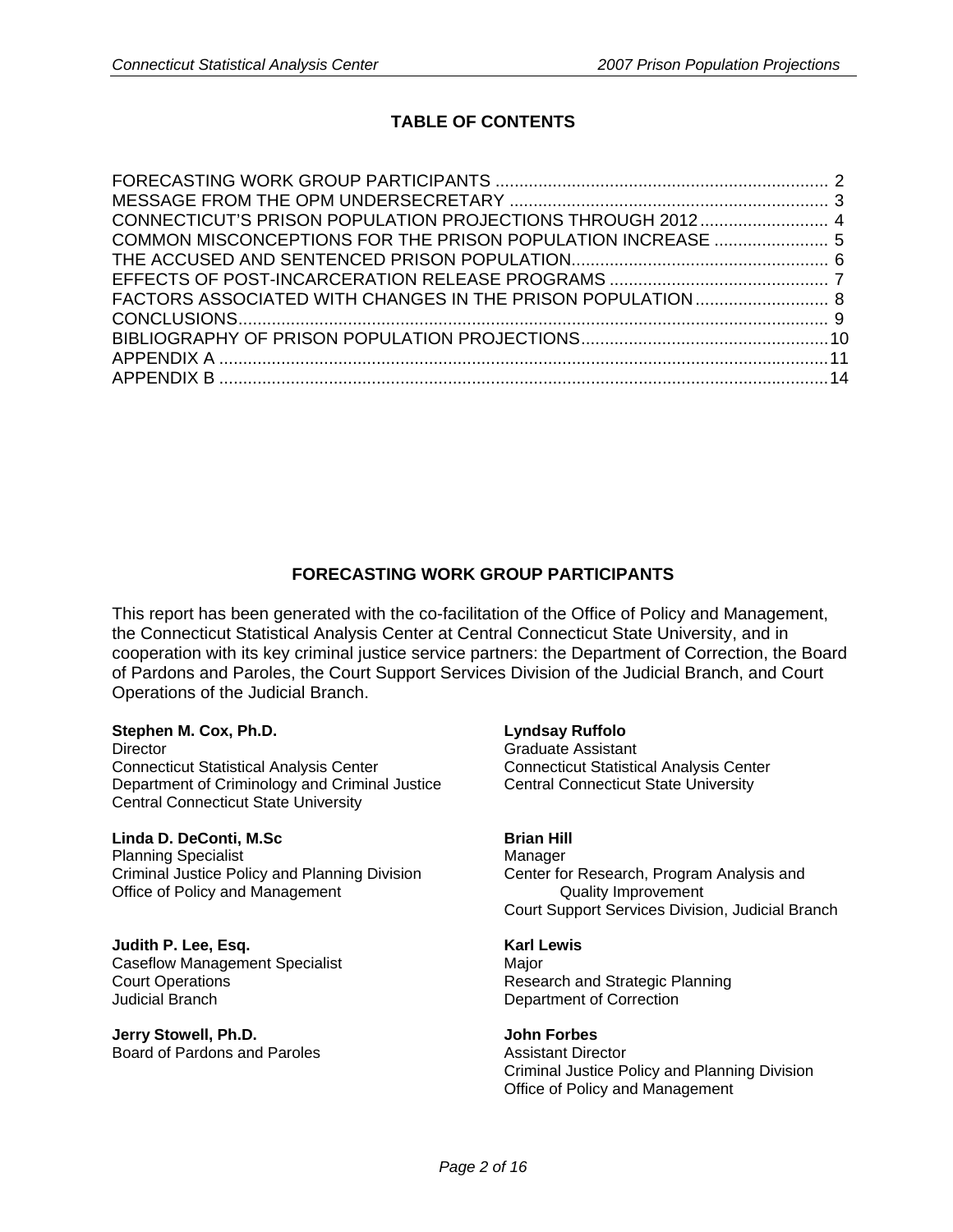# **MESSAGE FROM THE OPM UNDER SECRETARY**

The 2007 State of Connecticut Prison Population Projections Report was developed in response to the statutory requirements outlined in Public Act 05-249, An Act Concerning Criminal Justice Planning and Eligibility for Crime Victim Compensation. This legislation created the Criminal Justice Policy and Planning Division within the Office of Policy and Management (OPM) effective July 1, 2006, and tasked the Division with developing an annual report presenting projections of Connecticut's prison population. The inaugural edition of this report provides these projections along with a discussion of factors that influence changes in the prison population.

Our projections indicate that, based upon the previous five year trend, Connecticut's prison population over the next five years will remain stable if current practices remain in place.

The 2007 State of Connecticut Prison Population Projections Report was prepared by the Connecticut Statistical Analysis Center (SAC) in conjunction with the Criminal Justice Policy and Planning Division of OPM. The Connecticut SAC is a collaborative venture between OPM and the Department of Criminology and Criminal Justice at Central Connecticut State University (CCSU). The activities of Connecticut's SAC are directed by Dr. Stephen Cox, Chair of the Department of Criminology and Criminal Justice at CCSU. It is located within The Institute for the Study of Crime and Justice at CCSU. OPM serves as the primary funding source for the SAC through the procurement of federal Department of Justice funds from the State Justice Statistics Program for SACs grant. This is the first of what is hoped to be many fruitful and productive collaborations on current criminal justice policy and planning issues facing the State of Connecticut.

Further, the Division, in collaboration with the SAC, has established a Forecasting Working Group that meets regularly to share data and assist in the production of this report and the Division's monthly Correctional Population Indicators Report. A list of participants in the Forecasting Working Group is provided on page two of this report.

In addition, many other colleagues and staff members within OPM and the Criminal Justice Policy and Planning Division have contributed to this work. I am grateful for the hard work of all involved in this report.

Brian Austin, Jr., Esq. Under Secretary Criminal Justice Policy and Planning Office of Policy and Management March 1, 2007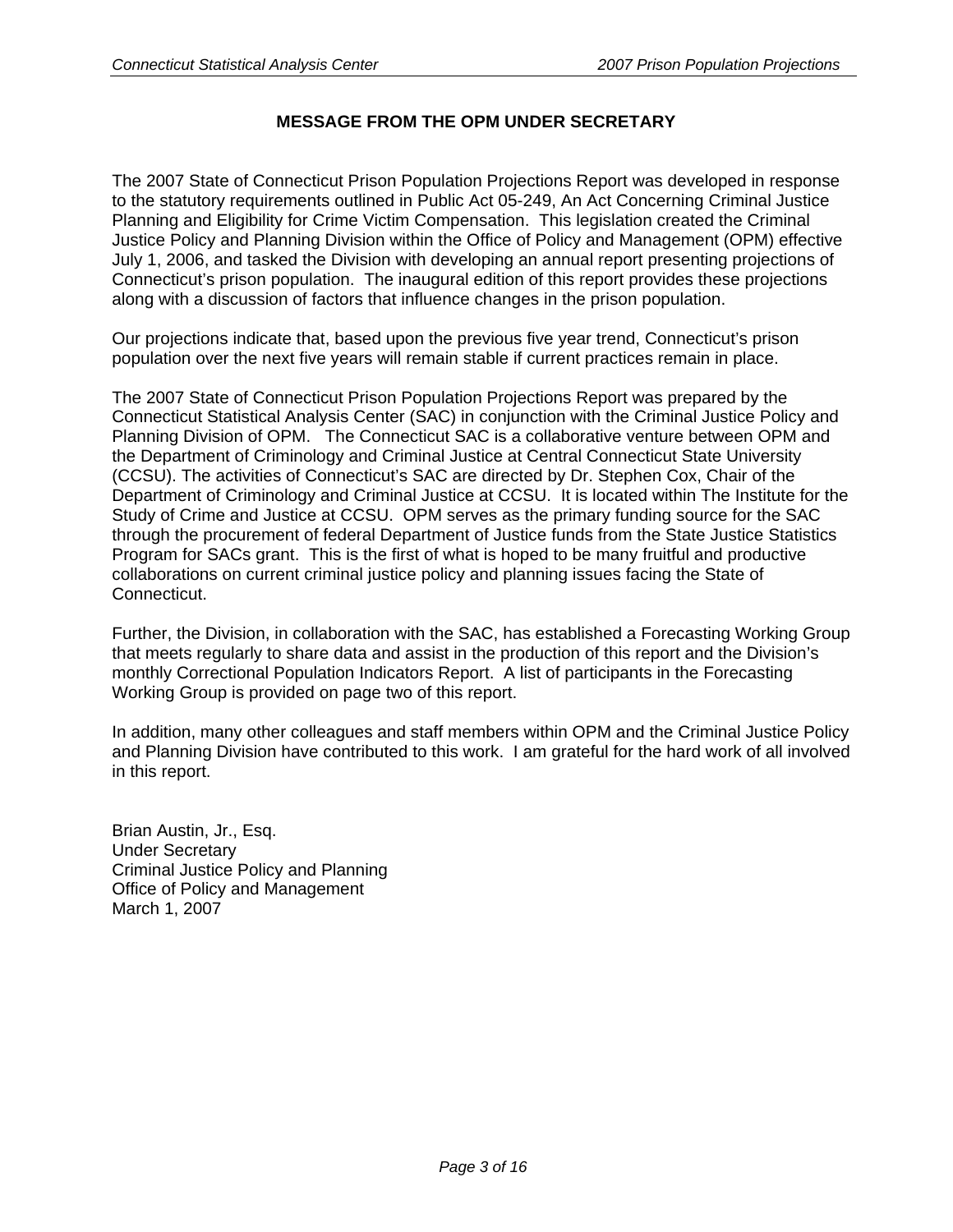# **CONNECTICUT'S PRISON POPULATION PROJECTIONS THROUGH 2012**

## *CONCLUSION: The previous 5 year trend suggests that the prison population will remain stable if current practices remain in place. Based on the 20 year trend, however, the prison population may increase well beyond current Department of Correction capacity.*

The State of Connecticut's prison population steadily increased an average of 5% per year from 1985 to 2003 and remained relatively stable from 2004 to 2007<sup>[1](#page-3-0)</sup>. Assuming there will be no major changes in criminal justice policies, we provide two different prison population estimates<sup>[2](#page-3-1)</sup>. If we base the projections on the previous 5 years, the prison population will remain stable at 18,703 inmates. However, if the projections are based on the previous 20 year trend, the prison population will continue to steadily increase to  $23,229$  $23,229$  $23,229$  inmates by December 2012<sup>3</sup>.





<span id="page-3-0"></span> $1$  The prison population is defined as all sentenced and accused offenders housed within Department of Correction facilities. This count does not include sentenced offenders under community supervision. See Appendix A for the yearly prison population.

<span id="page-3-2"></span><span id="page-3-1"></span> $\frac{3}{3}$  See the Appendix A for a description of the data and methods used in the projection.<br>3 See the Appendix A for the unper and lower septidence intervals of the prices penula <sup>3</sup> See the Appendix A for the upper and lower confidence intervals of the prison population projections.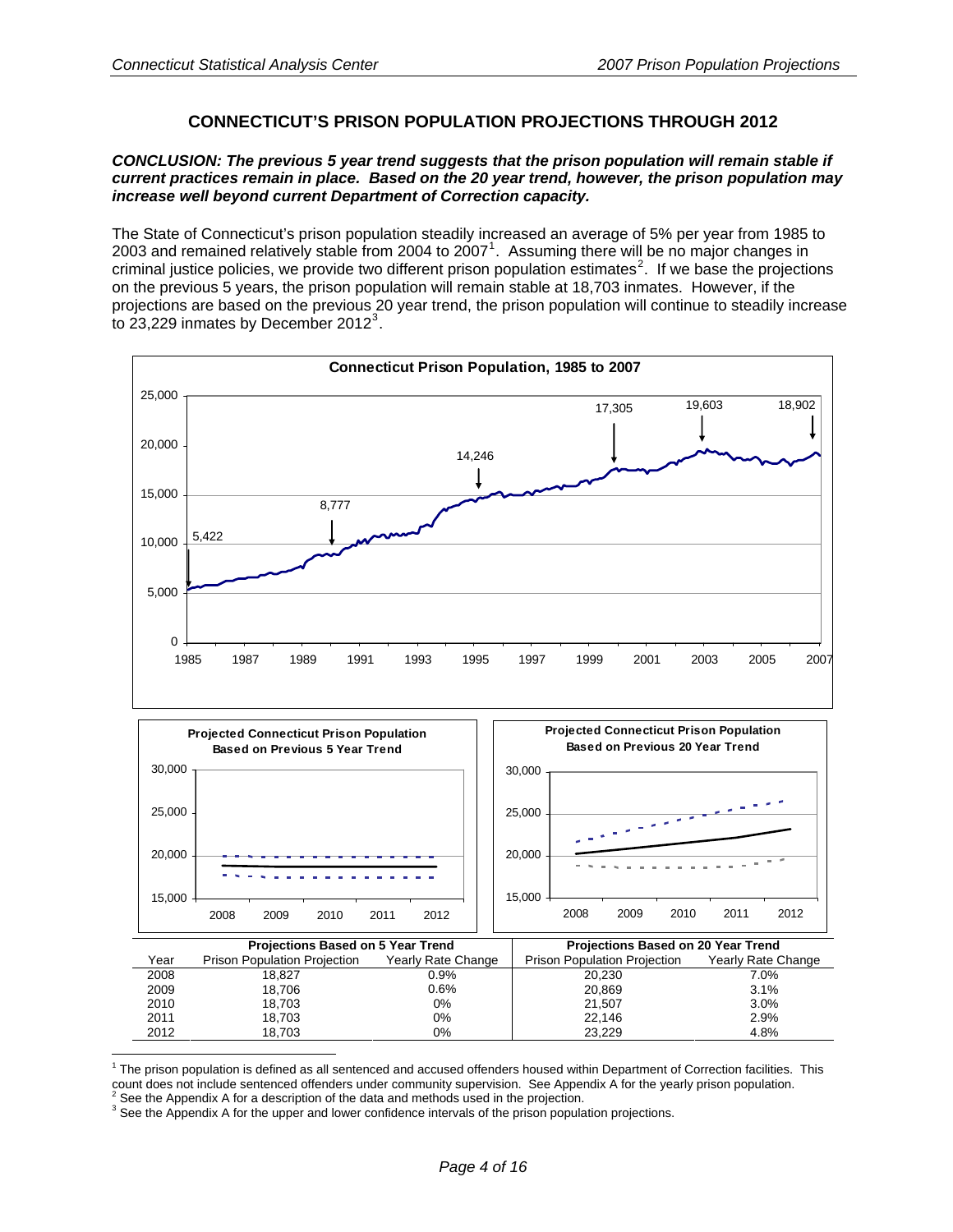# **COMMON MISCONCEPTIONS FOR THE PRISON POPULATION INCREASE**

## *CONCLUSION: We believe the prison population fluctuations have been caused by policy changes within the criminal justice system. Those factors commonly associated with increases in the prison population have had little or no direct effect in Connecticut.*

The prison population in Connecticut has significantly increased from 1985 to 2007 and there are several misconceptions as to why this increase has occurred. These have generally involved beliefs that significant changes in Connecticut's population, demographics, and crime statistics have led to more offenders being sentenced to prison. While the Connecticut prison population increased 232% from 1985 to 2005, none of these factors had similar increases.

|                                                             | Change from 1985 to 2005 |
|-------------------------------------------------------------|--------------------------|
| <b>Connecticut Prison Population</b>                        | 232% Increase            |
| Misconception:                                              |                          |
| 1) More people live in Connecticut                          | 11% Increase             |
| 2) More Connecticut residents are of prime crime committing |                          |
| age (18-24 yrs. old)                                        | 43% Decrease             |
| 3) More people live below the poverty line                  | 8% Increase              |
| 4) More people are being arrested                           | 29% Decrease             |
| 5) More people are being arrested for drug offenses         | 23% Increase             |
| 6) More violent crimes are being committed                  | 46% Decrease             |

We believe that those factors commonly associated with increases in the prison population have had little or no direct effect in Connecticut. None of these factors have a twenty year trend that is similar to the steady increase in the prison population (see Appendix B for a more detailed presentation of these twenty year trends).

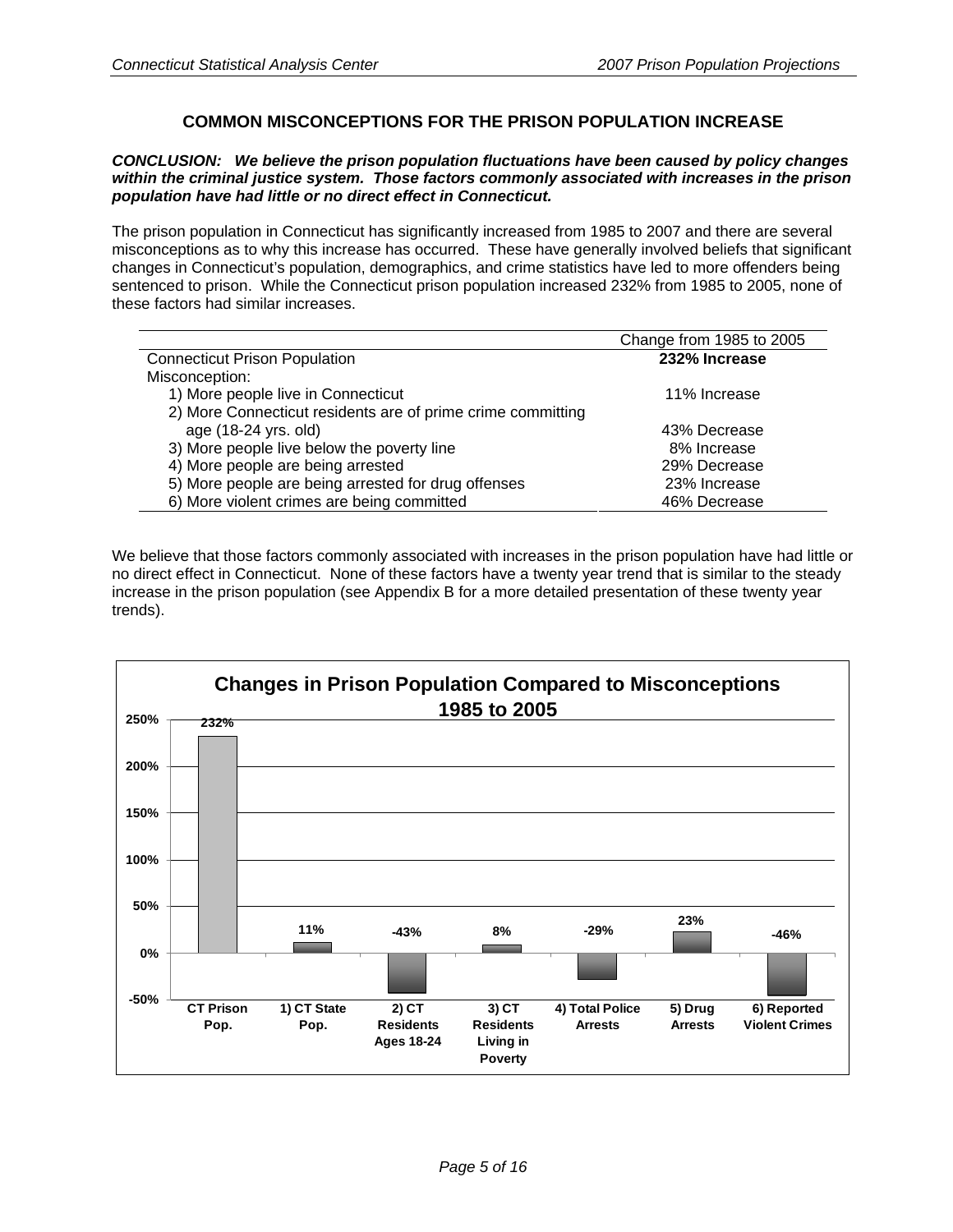# **THE ACCUSED AND SENTENCED PRISON POPULATION**

## *CONCLUSION: While the accused prison population has more immediate effects on the overall prison population, the significant increase in the prison population is primarily due to increases in the sentenced population.*

The Department of Correction houses both accused offenders who have been arrested and are awaiting trial (also known as pretrial offenders) and sentenced offenders who have been convicted of their offenses and are serving their sentences in prison. There has been considerable discussion over whether an increase in the number of accused offenders has had a significant effect on the overall prison population. While the accused prison population has steadily increased from 1985 to 2006, the sentenced population has increased at a higher rate. It appears that temporary spikes and dips in the total prison population have been caused by sharp increases and decreases in the accused population. However, the steady growth in the total prison population is primarily due to increases in the sentenced population.



| Year | Prison<br>Population | Accused<br>Population | % Accused of<br>Prison<br>Population | Rate<br>Change | Year | Prison<br>Population | Accused<br>Population | % Accused<br>of Prison<br>Population | Rate<br>Change |
|------|----------------------|-----------------------|--------------------------------------|----------------|------|----------------------|-----------------------|--------------------------------------|----------------|
| 1985 | 5,422                | 1,052                 | 19%                                  |                | 1996 | 14.744               | 2,868                 | 20%                                  | 4.5%           |
| 1986 | 5.771                | 1.131                 | 20%                                  | 7.5%           | 1997 | 14.996               | 3,263                 | 22%                                  | 13.7%          |
| 1987 | 6.542                | 1,498                 | 23%                                  | 32.4%          | 1998 | 15,558               | 3.227                 | 21%                                  | $-1.0%$        |
| 1988 | 6,923                | 1,821                 | 26%                                  | 21.5%          | 1999 | 16.104               | 3,336                 | 21%                                  | 3.4%           |
| 1989 | 7.516                | 2,270                 | 30%                                  | 24.6%          | 2000 | 17.305               | 3,390                 | 20%                                  | 1.6%           |
| 1990 | 8.777                | 1,998                 | 23%                                  | $-12.0%$       | 2001 | 17.137               | 3,233                 | 19%                                  | $-4.6%$        |
| 1991 | 10.101               | 1,884                 | 19%                                  | $-5.7\%$       | 2002 | 17,997               | 3,771                 | 21%                                  | 16.6%          |
| 1992 | 10.573               | 1,631                 | 15%                                  | $-13.0\%$      | 2003 | 19.216               | 3,996                 | 21%                                  | 5.9%           |
| 1993 | 11.055               | 1.851                 | 17%                                  | 13.5%          | 2004 | 18,552               | 4,186                 | 23%                                  | 4.7%           |
| 1994 | 13.384               | 2.176                 | 16%                                  | 17.0%          | 2005 | 18.001               | 4,191                 | 23%                                  | 0.1%           |
| 1995 | 14,246               | 2,743                 | 19%                                  | 26.5%          | 2006 | 17,928               | 3,668                 | 21%                                  | $-12.5%$       |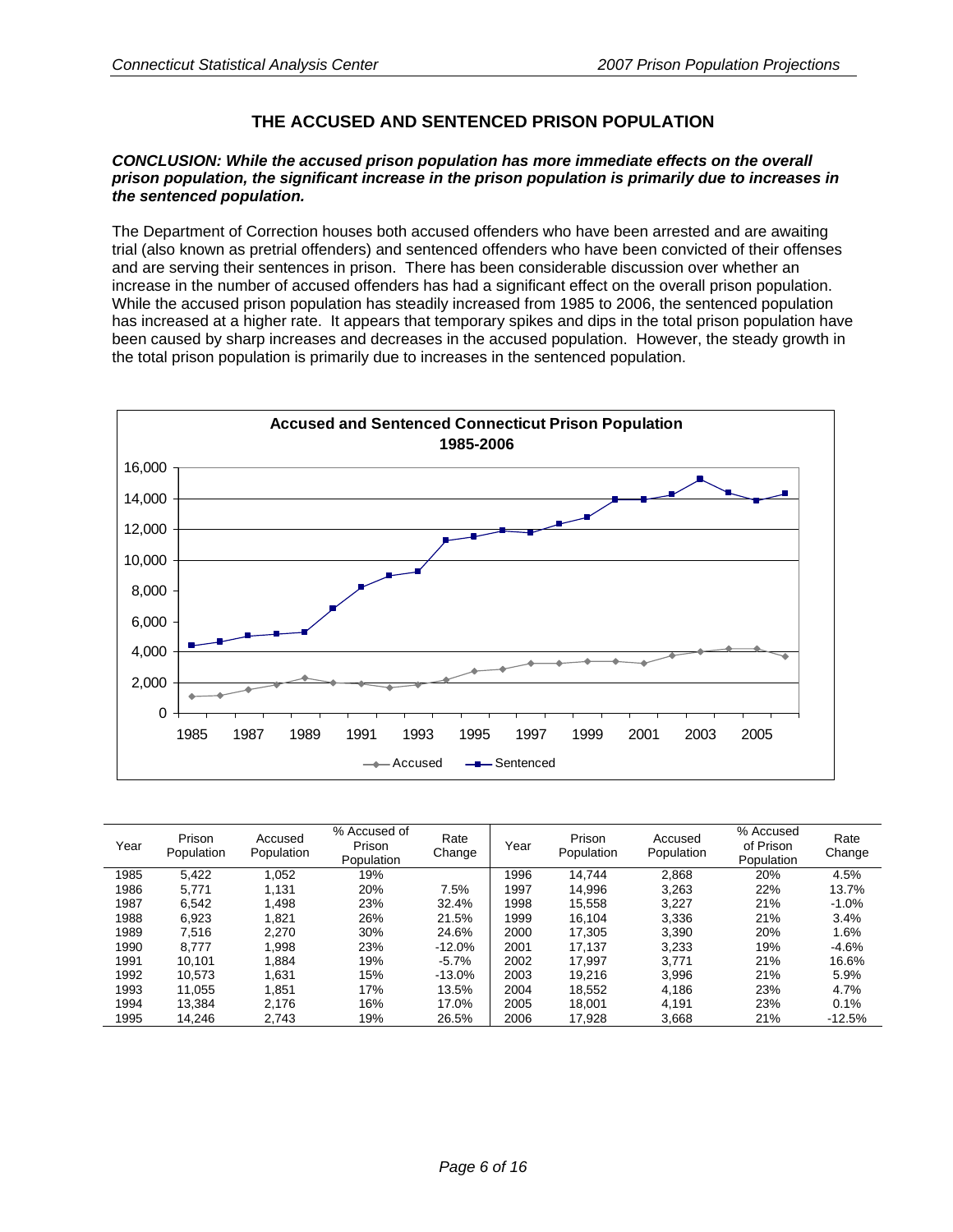# **EFFECTS OF POST-INCARCERATION RELEASE PROGRAMS**

## *CONCLUSION: In the last ten years, there has been an increase in the number of inmates on parole, in halfway houses, and on re-entry furloughs. These increases appear to be related to the more recent stabilization of the prison population.*

The Department of Correction utilizes several types of community release programs<sup>[4](#page-6-0)</sup> and processes that allow inmates to serve a portion of the end of their prison sentences in the community. These mainly consist of parole, transitional supervision, halfway houses, and re-entry furloughs.<sup>[5](#page-6-1)</sup> These programs also serve to decrease the number of inmates being housed by the Department of Correction. The number of offenders in these programs has significantly increased over the past ten years. These increases appear to be related to the more recent stabilization of the prison population.



| Year | Parole | Super<br>Home | Trans.<br>Super. | Halfway<br>House | Re-<br>Entry | Year | Parole | Super<br>Home | Trans.<br>Super. | Halfway<br>House | Re-<br>Entry |
|------|--------|---------------|------------------|------------------|--------------|------|--------|---------------|------------------|------------------|--------------|
| 1985 | 647    | 345           |                  | 172              | 48           | 1996 | 1,239  | 27            | 659              | 544              | 9            |
| 1986 | 482    | 491           |                  | 206              | 48           | 1997 | 1.065  | 0             | 876              | 561              |              |
| 1987 | 448    | 472           |                  | 230              | 74           | 1998 | 1.049  | 0             | 1.165            | 588              | 35           |
| 1988 | 394    | 738           |                  | 243              | 89           | 1999 | 1,099  | 0             | 896              | 712              | 34           |
| 1989 | 390    | 3,104         | 0                | 242              | 68           | 2000 | 1,381  | 0             | 717              | 749              | 25           |
| 1990 | 374    | 4,680         |                  | 310              | 69           | 2001 | 1.722  | 0             | 633              | 738              | 27           |
| 1991 | 355    | 5,875         |                  | 360              | 23           | 2002 | 2.019  | 0             | 705              | 735              | 26           |
| 1992 | 425    | 5,536         |                  | 360              | 37           | 2003 | 2,199  | 0             | 1.012            | 759              | 44           |
| 1993 | 483    | 4,213         | 0                | 329              | 25           | 2004 | 2,343  | 0             | 1.060            | 680              | 47           |
| 1994 | 624    | 1,538         | 591              | 335              | 35           | 2005 | 2,552  | 0             | 1.005            | 798              | 137          |

<span id="page-6-0"></span><sup>&</sup>lt;sup>4</sup> See the Appendix A for a more detailed description of these programs.

 $\overline{a}$ 

<span id="page-6-1"></span><sup>&</sup>lt;sup>5</sup> Supervised Home Release (SHR) was a community supervision program that was abolished by the Connecticut General Assembly in 1990 and phased out over the next four years.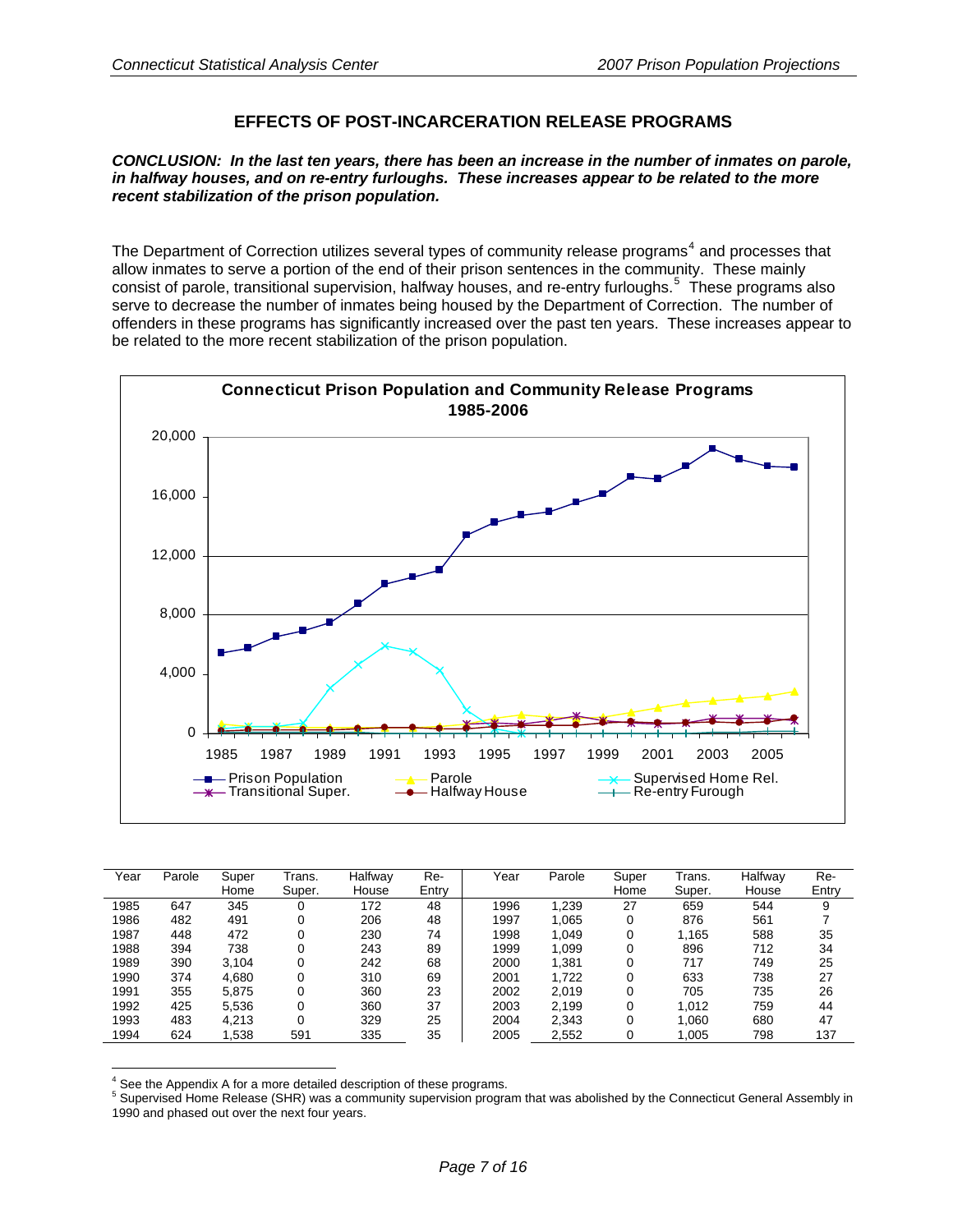| 1995 | ററ~<br>ສສ | 280 | $\Lambda$ | $-00$<br>ასყ | າເ | 2006 | 796 | 863 | 048<br>$\cdot$ . | ו הו<br>:د |
|------|-----------|-----|-----------|--------------|----|------|-----|-----|------------------|------------|
|      |           |     |           |              |    |      |     |     |                  |            |

# **FACTORS ASSOCIATED WITH CHANGES IN THE PRISON POPULATION**

### *CONCLUSION: Three factors that were found to have a significant effect on the prison population were the (1) number of people arraigned; (2) number of people arraigned with charges requiring them to serve 85% of their prison sentence if convicted; and, (3) number of people sentenced to prison.*

A review of prison forecasting reports from other states suggest there are a variety of contributing factors to changes in prison populations. These include: increased sentence length, harsher penalties for convicted sex and drug offenders, decreased parole consideration, increase in violent crimes, demographic and population changes, probation and parole violations, higher levels of court intakes, limited alternatives to incarceration programs. The common thread across these reports is that more offenders are being sentenced to prison, for longer periods of time, with fewer being released on parole or early release.<sup>[6](#page-7-0)</sup>

We conducted an in-depth study to assess the effects of court processes and prison community release programs on the prison population.<sup>[7](#page-7-1)</sup> Of the processes and programs we assessed, only three of these factors were found to have a significant influence on the prison population. These were the:

- 1) number of people arraigned;
- 2) number of people arraigned with charges requiring them to serve 85% of their prison sentence if convicted;
- 3) number of people sentenced to prison.

It is important to point out that we analyzed monthly changes in the prison population and these are time lagged effects. That is, the number of people arraigned by states' attorneys does not have an immediate effect on the prison population. There is a seven month lag to when the prison population is affected. In other words, once an offender is arrested, it takes an average of six-to-eight months for the case to be disposed (from arraignment to prison sentence). Therefore, the number of people arraigned in January will have a direct affect on the prison population in August.

A similar time lag was found for the number of people arraigned with charges that would require 85% of a prison sentence to be served. However, for this factor, the time lagged affect is eight months. A simple explanation is that these are more serious offenses and take longer to move through the court system.

The number of people sentenced to prison had a one month time lag. That is, the number of people receiving prison sentences in January will directly affect the prison population in February.

 $\overline{a}$  $6$  See the Bibliography for a list of these state reports.

<span id="page-7-1"></span><span id="page-7-0"></span> $^7$  See the Appendix A for more detailed summary of the data and method used to conduct this study.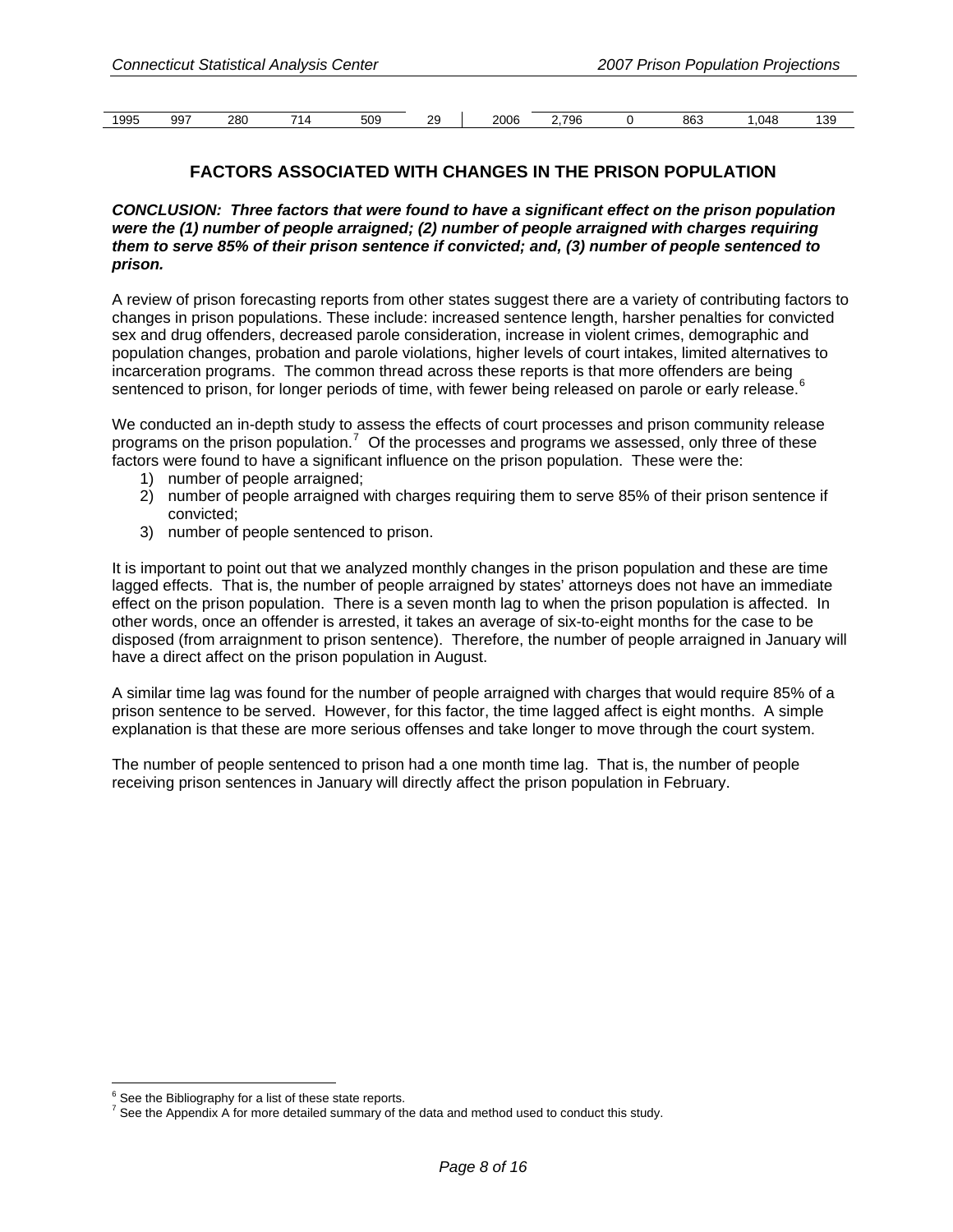# **SUMMARY OF CONCLUSIONS**

In developing a prison population projection model, a review of trends in the Connecticut prison population from 1985 through 2006 led us to the following conclusions:

- 1. The 5 year trend suggests that the prison population will remain stable if current practices remain in place. Based on the 20 year trend, however, the prison population may increase well beyond current Department of Correction capacity.
- 2. We believe the prison population increases have been caused by policy changes within the criminal justice system. Those factors commonly associated with increases in the prison population have had little or no direct effect in Connecticut (Connecticut's population, demographics, and crime statistics).
- 3. While the accused prison population has more immediate effects on the overall prison population, the significant increase in the prison population is primarily due to increases in the sentenced population.
- 4. In the last ten years, there has been an increase in the number of inmates on parole, in halfway houses, and on re-entry furloughs. These increases appear to be related to the more recent stabilization of the prison population.
- 5. Three factors that were found to have a significant effect on the prison population were the (1) number of people arraigned; (2) number of people arraigned with charges requiring them to serve 85% of their prison sentence if convicted; and, (3) number of people sentenced to prison.

There is no one specific cause of the significant increase in Connecticut's prison population. We believe that legislation passed by the Connecticut General Assembly from the late 1980s through the mid-1990s has led to a cumulative effect on it.

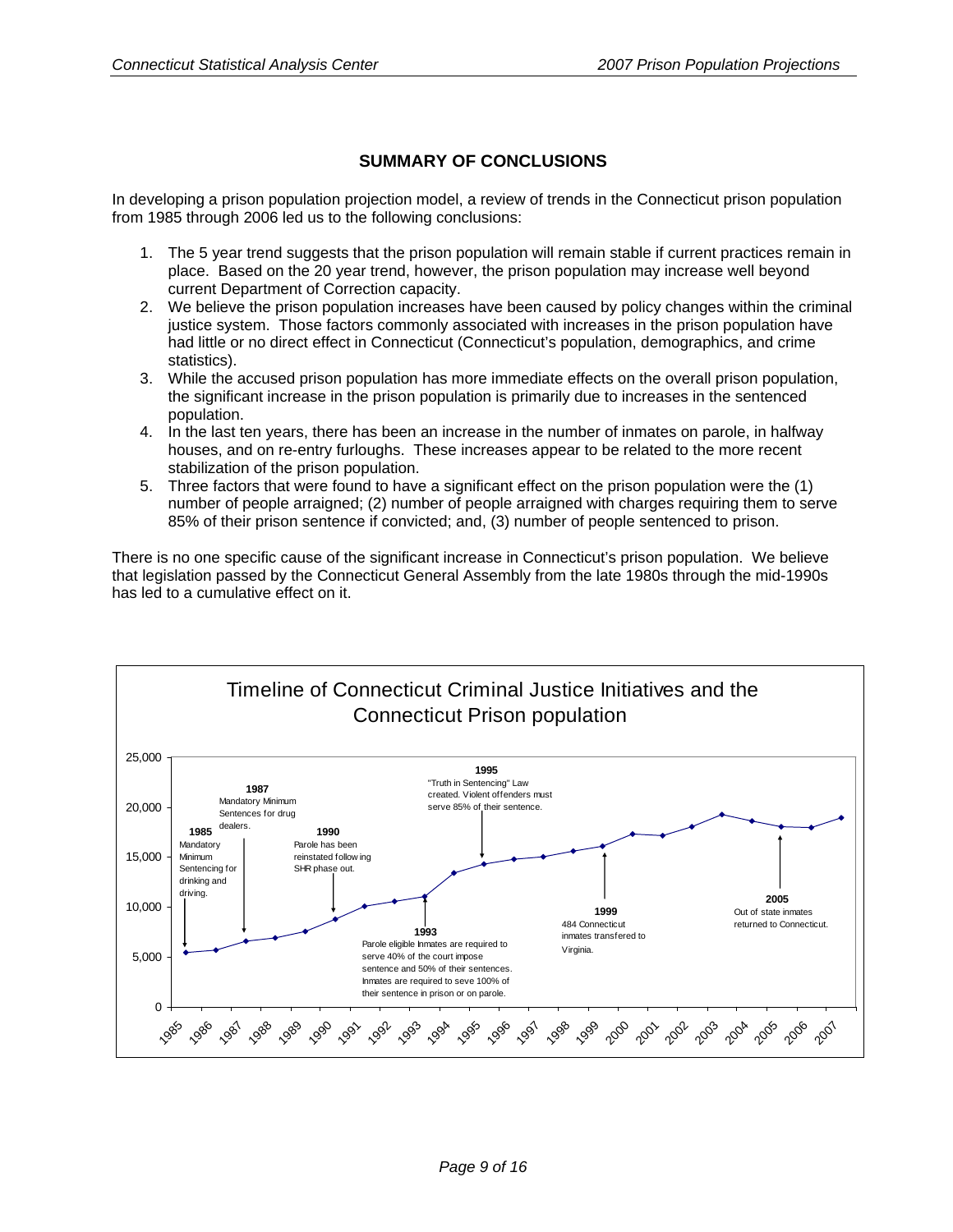# **BIBLIOGRAPHY OF PRISON POPULATION PROJECTIONS**

## Colorado

Harrison, L., Rosky, J., English, K., Burrell, K., & Lowden, K. (2005). Adult prison and parole population projections. Juvenile Commitment and Parole Population Projections. Office of Research and Statistics.

## Iowa

Stageberg, P., Roeder-Grubb, L.,& Wilson, B.(2005). Iowa prison population forecast FY 2005 – 2015. Iowa Department of Human Rights Division of Criminal and Juvenile Justice Planning.

### Kansas

Chang, K. Lu, F., & Biggs, A. (2006). Fiscal year 2007 adult inmate population projections. Kansas Sentencing Commission.

### Louisiana

Naro, W.(2002). Louisiana department of public safety and corrections, ten year adult secure population projections 2002-2012. George Washington University, LA: The Institute on Crime, Justice and Corrections.

### Michigan

Michigan DOC/ Policy & Strategic Planning Commission.(2006). Report to the legislature pursuant to P.A 154 of 2005 section 401 prison population projection report.

### **Minnesota**

Minnesota DOC & Sentencing Commission.(2006). Minnesota prison population projections fiscal year 2006 report.

#### New Mexico

Liedka, R.V., Birbeck, C., & Wilson, N. (1997). Prison Population Projections for New Mexico, 1997-2002 (Working Paper No. 22). Institute for Social Research, University of New Mexico.

Ohio

Martin, B (2006). Ohio prison population predictions and intake estimates FY 2006 – FY 2015. Bureau of Research; Office of Policy and Offender Reentry: Ohio Department of Rehabilitation and Correction.

Oklahoma

Holleyman, S.L. (2006).OK-forecast for prisons: Severe increase in population for 2007.

Texas

Texas Legislative Review Board.(2005). Adult and juvenile correctional population projections fiscal years 2005-2010.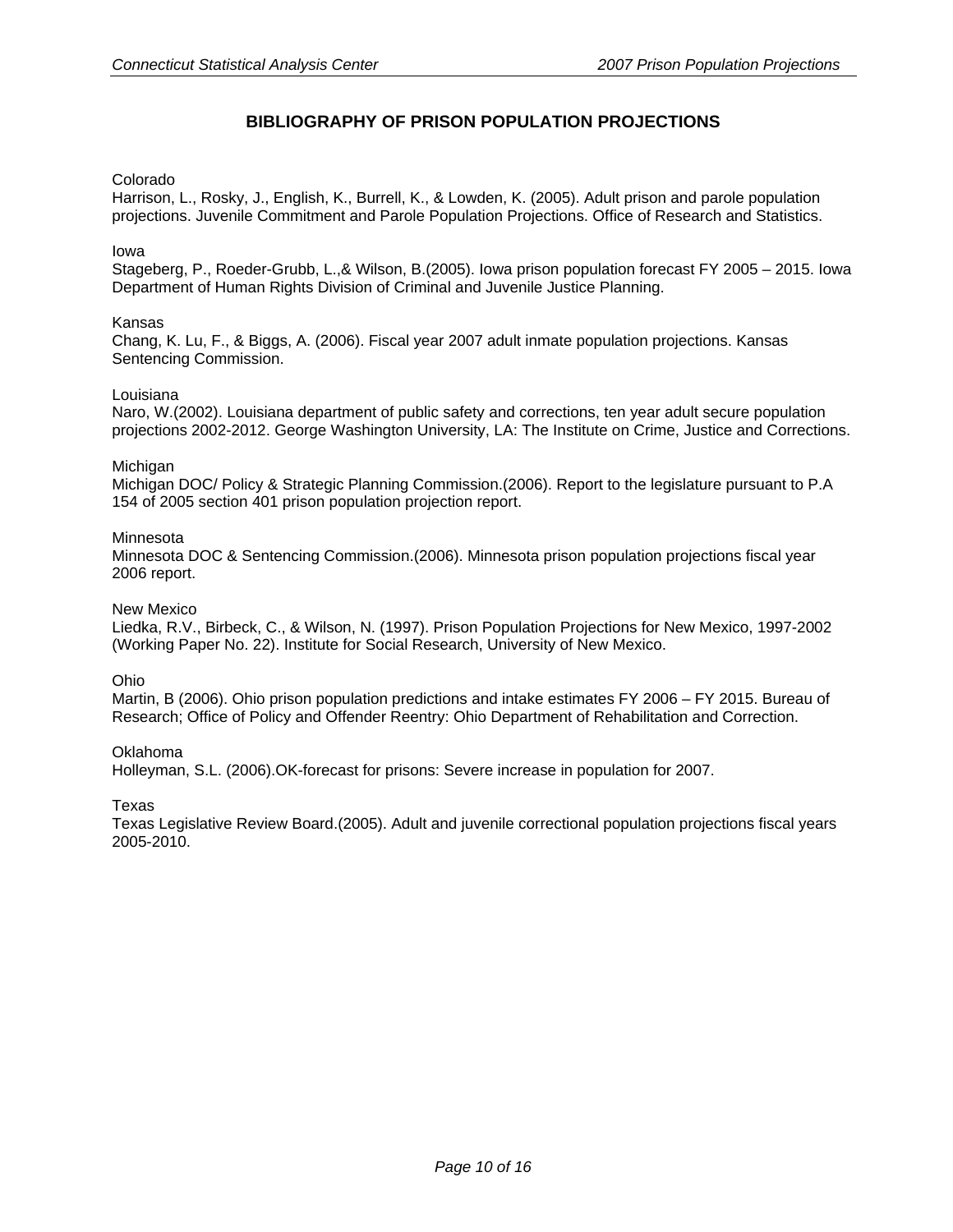# **APPENDIX A**

## Prison Population Forecasting Statistical Method and Data

The projection of the prison population was performed using an autoregressive integrated moving average model (ARIMA). This modeling technique was selected because it is extremely flexible with this type of time-based data and can provide straightforward and reliable forecasts.

Monthly prison population counts from January 1985 to December 2006 were obtained from the Department of Correction.

### Prison Population Forecasting Model Assumptions

- 1. The Connecticut General Assembly will not pass legislation which will:
	- a. lengthen or shorten prison sentences;
	- b. limit the parole granting rate;
	- c. increase the penalties for non-violent offenses.
- 2. There will be no new construction or a significant increase in inmate beds.
- 3. Community supervision programs will not replace prison commitments.
- 4. All discretionary practices will remain constant among Connecticut's criminal justice agencies throughout the projection period.

### Upper and Lower Confidence Intervals Of The Projection Models

Projected Connecticut Prison Population Using the 5 Year trend

| Year | Projection | Lower Confidence | <b>Upper Confidence</b> |
|------|------------|------------------|-------------------------|
|      |            | Interval         | Interval                |
| 2008 | 18,827     | 17,715           | 19.939                  |
| 2009 | 18,706     | 17,560           | 19,852                  |
| 2010 | 18,703     | 17,557           | 19,850                  |
| 2011 | 18,703     | 17,557           | 19,850                  |
| 2012 | 18,703     | 17,557           | 19,850                  |

Projected Connecticut Prison Population Using the 20 Year trend

| Year | Projection | Lower Confidence | <b>Upper Confidence</b> |
|------|------------|------------------|-------------------------|
|      |            |                  |                         |
|      |            | Interval         | Interval                |
| 2008 | 20,230     | 18,818           | 21,642                  |
| 2009 | 20.869     | 18.622           | 23,115                  |
| 2010 | 21,507     | 18,618           | 24,396                  |
| 2011 | 22,146     | 18,698           | 25,594                  |
| 2012 | 23.229     | 19.774           | 26,683                  |

#### Connecticut Prison Population, 1985 to 2007

| Year | Prison<br>Population | <b>Yearly Rate</b><br>Change | Year | Prison Population | Yearly Rate<br>Change |
|------|----------------------|------------------------------|------|-------------------|-----------------------|
| 1985 | 5.422                |                              | 1997 | 14,996            | 1.7%                  |
| 1986 | 5,771                | 5.3%                         | 1998 | 15,558            | 3.7%                  |
| 1987 | 6,542                | 12.9%                        | 1999 | 16,104            | 3.5%                  |
| 1988 | 6.923                | 5.8%                         | 2000 | 17,305            | 7.5%                  |
| 1989 | 7,516                | 8.5%                         | 2001 | 17,137            | $-1%$                 |
| 1990 | 8.777                | 16.7%                        | 2002 | 17.997            | 5%                    |
| 1991 | 10.101               | 15%                          | 2003 | 19,216            | 6.7%                  |
| 1992 | 10.573               | 4.7%                         | 2004 | 18,522            | $-3.4%$               |
| 1993 | 11,055               | 4.5%                         | 2005 | 18.001            | $-2.9%$               |
| 1994 | 13,384               | 21%                          | 2006 | 17,928            | $-4.0\%$              |
| 1995 | 14,246               | 6.4%                         | 2007 | 18,902            | 5.5%                  |
| 1996 | 14.744               | 3.5%                         |      |                   |                       |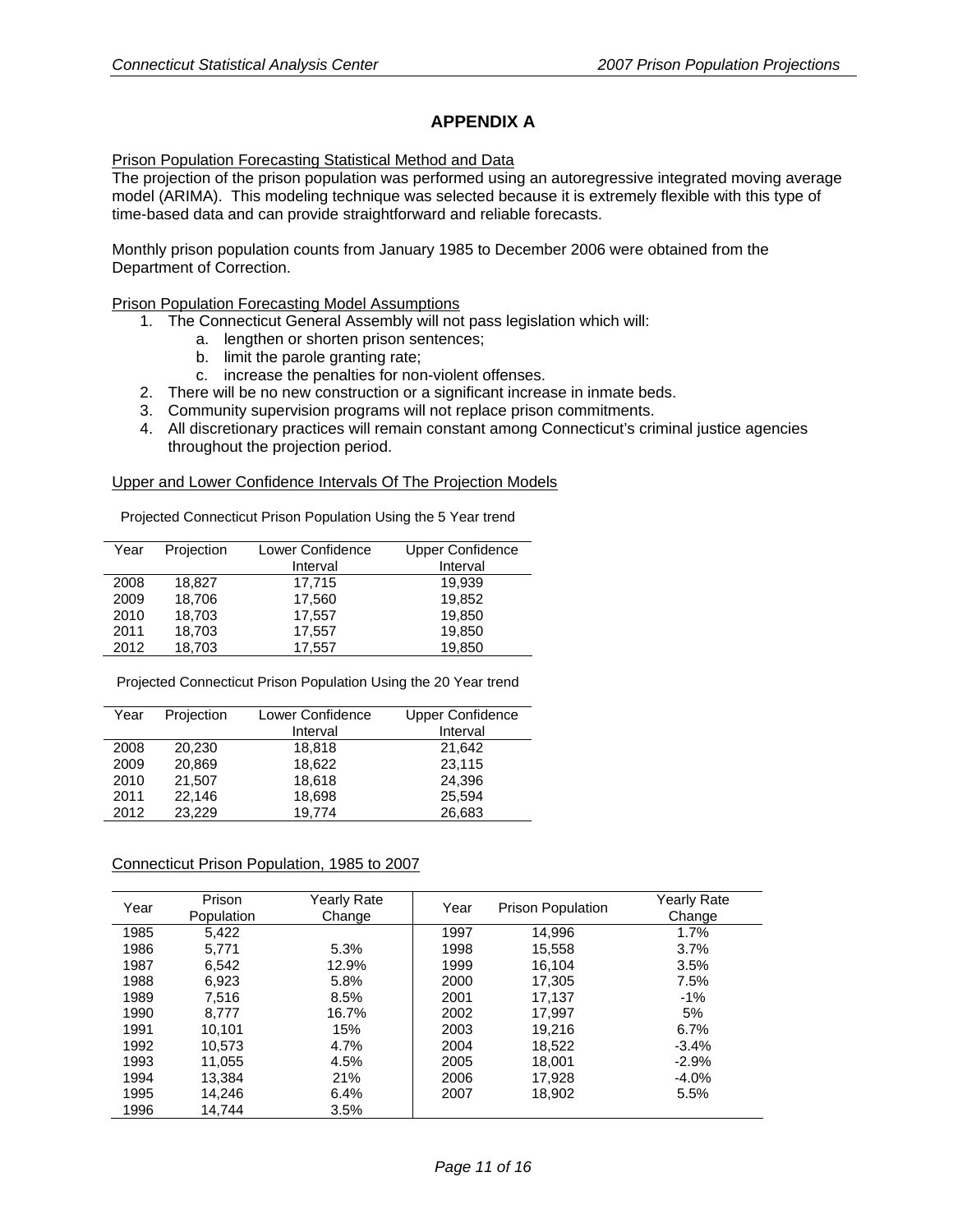## Summary of Department of Correction Community Programs

*Parole:* The Board of Pardons and Paroles has the authority to release certain inmates serving sentences of greater than two years. By statute, offenders convicted of non-violent crimes are eligible for parole after serving 50 percent of their sentence. Those offenders convicted of violent crimes must serve 85 percent of their sentence.

*Supervised Home Release (SHR)*: An early release program created in 1981. SHR gave the Department of Correction authority to release inmates prior to the end of the court-imposed sentence. Program was eliminated by the General Assembly in 1990, however, the DOC was maintained its authority to release inmates with sentences of two years or less.

*Transitional Supervision (TS):* Eligible inmates must serve at least 50 percent of a sentence of two years or less. The facility Warden is the designated release authority and the Department of Correction provides supervision and case management, through its Parole and Community Services Unit for offenders on Transitional Supervision status. Transitional supervision replaced supervised home release.

*Halfway House:* Utilized to provide assistance for those offenders who require greater support and supervision in the community. Offenders who are within eighteen months of release date or have been voted to parole may participate in these Department of Correction structured programs.

*Re-Entry Furlough:* The release of an inmate by the Department of Correction to an approved residence for up to 30 days in the final portion of their sentence for the purpose of re-entry support into the community.

### Data and Statistical Method used to Study the Influences on the Prison Population

Several pieces of data were collected for this report. First, in assessing factors that have caused the increase in the prison population, data were collected from the Department of Correction and the Judicial Branch regarding the prison population, prison release programs, arraignments and court dispositions from January 1, 1998 to December 31, 2004. The time frame of 1998 to 2004 was selected because it provided the most recent and the most reliable court and prison data. These data were collected on individuals and individual cases and aggregated into monthly data for analysis. Specifically, data collected from the Department of Correction consisted of monthly counts of the facility population, accused facility population, re-entry furloughs, halfway house population, transitional supervisees, and parolees. Data collected from the Judicial Branches' CRMVS system were comprised of arraignment data (number of cases arraigned, number of people arraigned, number of felony arraignments, number of arraignments requiring 85% time served, and severity of the arraigned offenses), court disposition data (number and type of court dispositions, number of convictions, number of people convicted, number of felony convictions, number of convictions requiring 85% time served, severity of convicted offenses, number of violation of probation convictions, number of people sentenced to prison, number of people sentenced over and under two years in prison, and average prison sentence).

From January 1, 1998 to December 31, 2004, the Connecticut prison population increased from 15,558 to 18,001 (a 16% increase). While this increase was not as steep as other time periods, it is representative of how the population has increased from 1985 to 2006. A Time Series Multiple Regression approach was employed to determine what factors had the most influence in this increase in the prison population. For this analysis, the following variables were used:

#### *Prosecutorial*

- Number of people arraigned
- Number of people arraigned whose offense met the 85% mandatory minimum sentence
- Number of people sentenced to prison
- Number of cases arraigned
- Number of felony cases arraigned
- Number of nonfelons arraigned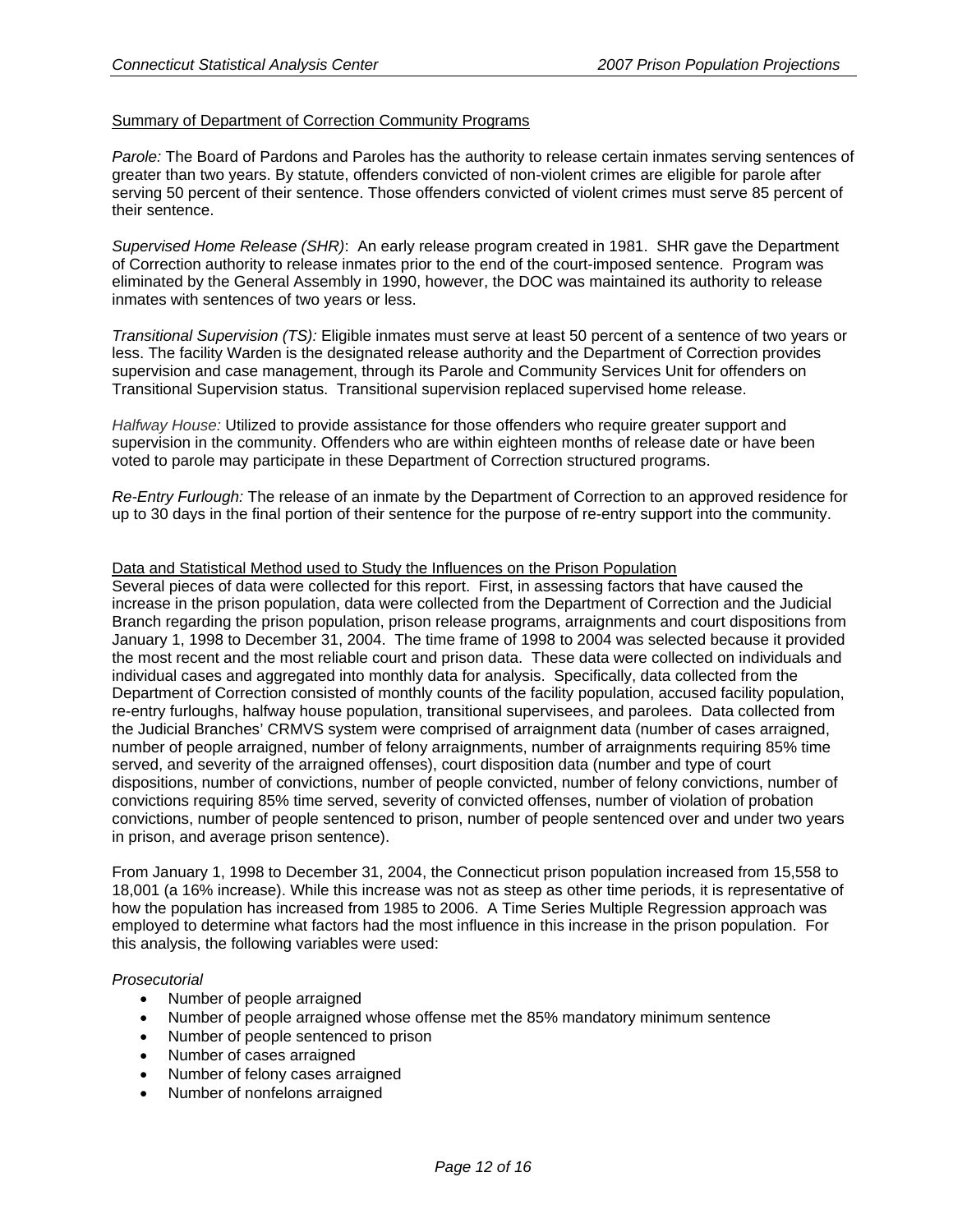- Number of cases arraigned meeting the 85% mandatory minimum sentence requirement
- Severity of the offenses arraigned

### *Judicial*

- Number of cases disposed
- Number of people disposed
- Number of felons disposed
- Number of people sentenced to prison
- Number of felony cases receiving prison sentences
- Number of felons sentenced to prison
- Number of people sentenced to serve 85% of their court-imposed prison sentence
- Number of people sentenced to prison for over two years
- Number of probation violators sentenced to prison
- Severity of offenses for people sentenced to prison
- Total prison time sentenced
- Average prison time sentenced

## *Department of Correction Community Release Programs*

- Number of people on parole
- Number of people in transitional supervision
- Number of people on parole
- Number of people on re-entry furloughs
- Number of people in halfway houses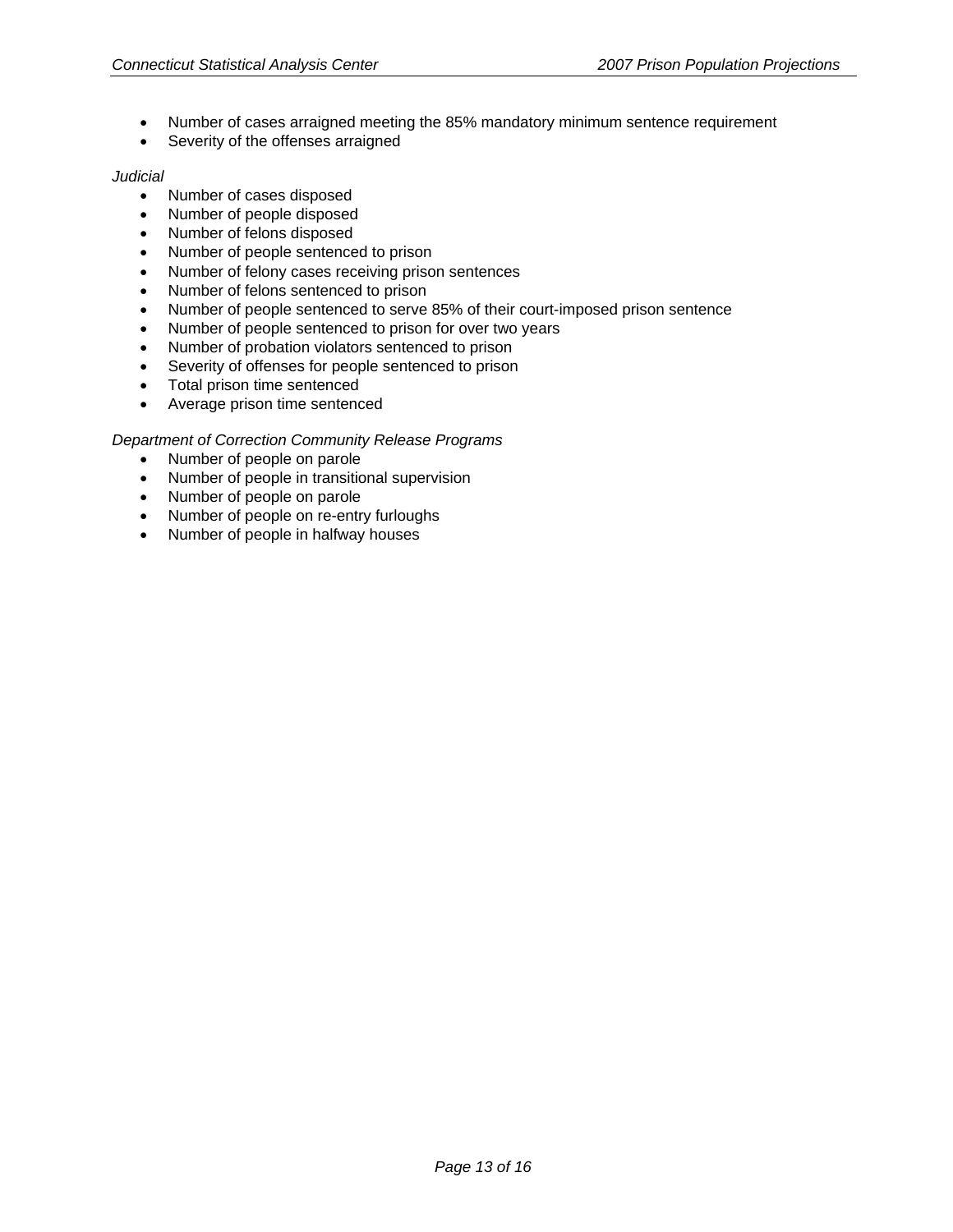# **APPENDIX B**

Detailed Comparison of Prison Population Increases and Misconceptions

## *#1: More People Live in Connecticut*

A commonly held belief is that the major cause of the increase in the prison population has been an increase in Connecticut's population (e.g., more people in the state leads to more arrests and convictions which leads to more people in prison). However, the 20 year trend in Connecticut's total population does not mirror the trend in the prison population. The total population has only increased 11% (significantly lower than the 232% increase in the prison population). Though there are more individuals living in Connecticut, the increase is nominal when compared to the prison population trend.



## *#2: More Connecticut Residents are of Prime Crime Committing Age*

The increased prison population has also been attributed to the belief that more Connecticut residents are between the ages of 18 and 24 years old, and that this age group is responsible for a significant amount of crime (the more young people, the more crime and arrests, and more people in prison). On the contrary, the number of males and females between the ages of 18 and 24 has significantly declined from 1985 to 2005. The number of residents in the 18 to 24 year old age group has dropped 43% over the last 20 years.

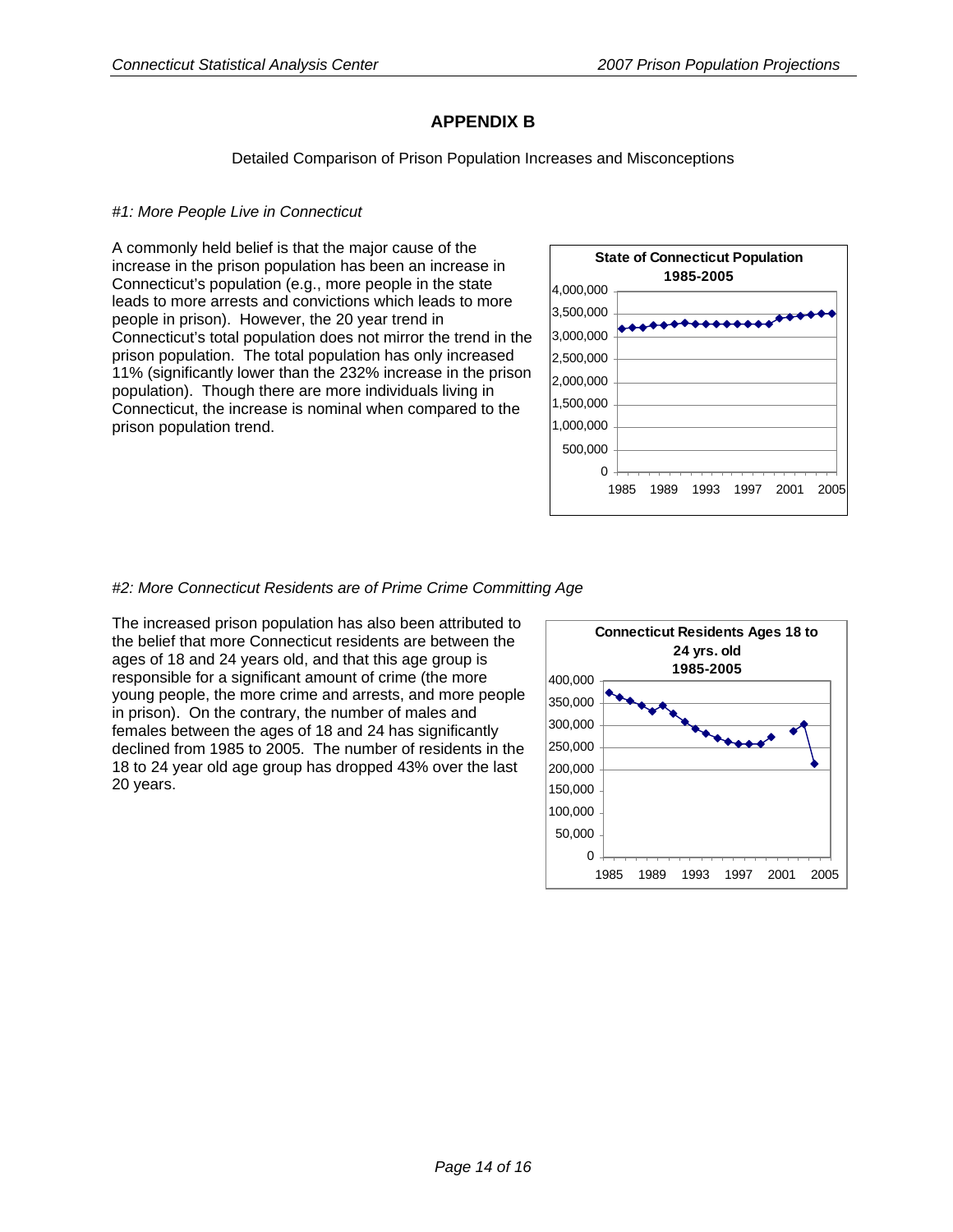# *#3: More People Live Below the Poverty Line*

Another commonly held belief is that the poverty rate affect the crime rate, which in turn affects the prison population (e.g., more poor people will commit more crime out of desperation and will subsequently be arrested and sentenced to prison). However, while the prison population has increased, the number and rate of Connecticut residents living below the poverty line has increased by 8% over the last 20 years. In particular, from 1996 to 2005 the prison population increased by 18%, whereas, residents living below the poverty line decreased by 29%. While Connecticut's prison population was growing, the poverty rate was decreasing.



# *#4: More People are Being Arrested*

Police officers represent an offender's entry into the criminal justice system and can have a significant affect on the prison population (the more people arrested, the more people convicted, and the more people sentenced to prison). This idea is especially true in Connecticut because the Department of Correction houses arrestees prior to their arraignments and trials. However, this has not been the case in Connecticut. Over the last 20 years there has been a 29% decrease in police arrests. The number of people arrested does not mirror the state's upward prison population trend. Lower arrest rates should suggest a decrease of new prison commitments, and therefore the increase of the state's prison population is not associated with more people being arrested.



# *#5: More Drug Offenders are Being Arrested*

During the 1980s and early 1990s, the widespread use of cocaine and crack cocaine was believed to overburden all aspects of the criminal justice system, especially corrections. It appears that the increased prison population from 1985 through 1992 can be attributed to the increase in drug arrests and the arrest rate for drug offenses. However, from 1995 to 2005, there has been a noticeable decline in drug related arrests (32%). While drug arrests are steadily decreasing, the state's prison population had been rising every year.